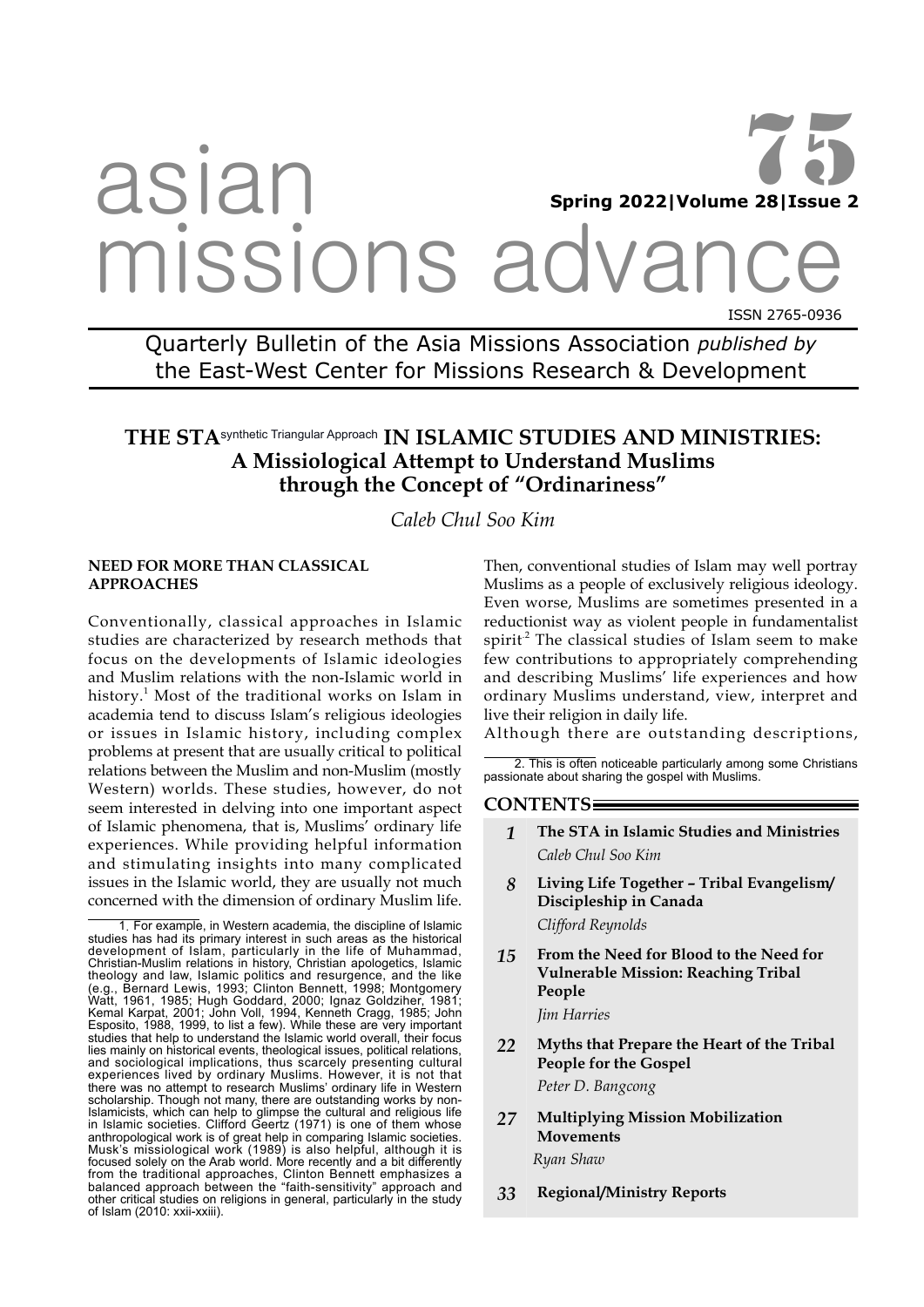analyses, and evaluations of the Islamic religion with its theology, doctrines, politics, economy, and other social issues, they often tend to provide a quite generalized portrayal of Muslim societies rather than presenting details, or what Clifford Geertz calls "thick descriptions (1973:3-30), of Muslims' lives. In the classical approach to the Muslim world, what some missiologists call the "people things or "people factors (Kraft 2008:39-41) is often missing or overlooked. $3$  So conventional approaches do not seem to help outsiders grasp what ordinary Muslims experience socially and psychologically, how they experience their religion in daily life, and whether and how they struggle to implement their religious ideologies practically. The conventional methods do not adequately portray the real world in which ordinary Muslims live, nor do they elucidate how Muslims deal with discrepancies between the ordinary dimension of life and the Islamic ideal that all Muslims are supposed to pursue.

Even missiologically, Islam seems to have been studied and discussed without considering the people factors. Christians seem more interested in apologetical approaches to Islamic doctrines and tend to make more efforts to disclose Islam's incorrect understandings of God and Jesus, and so forth. However, it seems unrealized that doctrines are only a part of Muslims' concerns, and there are far more issues than doctrines that affect the lives of ordinary Muslims. Hence, this essay is concerned more with the missing part in studying the Muslim world. To examine this practical dimension of Muslim life, a non-conventional type of research methodology seems needed, which will help excavate Muslims' cultural lives. Hence, the primary interest of this paper has to do with discussing a research methodology that will help understand the "lived experiences (cf. Sauko 2003:39-73) of ordinary Muslims.

#### **"ORDINARINESS" IN STUDYING RELIGIONS**

In this paper, I intentionally use the adjective "ordinary and the noun "ordinariness to indicate an aspect of the human condition inherent in human propensity. The noun "ordinariness refers especially to the human condition that represents a general tendency of the human mind before it is formulated or empowered by any ideology or theology through a deep and long intentional thinking process. Thus, "ordinariness, as seen in the common inclination of the human mind, is a natural condition; thus, an ordinary person is someone who thinks, acts, and does all common cultural things as a truly human being.<sup>4</sup> He or she feels awed and frustrated by various life challenges such as sicknesses, death, misfortunes, calamities, and the like. The ordinary man or woman feels his/her needs and seeks solutions (or "baraka) from varied sources of power that are deemed helpful in coping with life challenges.

In this sense, ordinariness is common humanness that makes people truly human. Even highly religious or intellectual people possess the same. It is the state of mind inherent in every human being before being empowered and oriented by any ideology. People's ideological understanding and knowledge do not eliminate human ordinariness since it is an intrinsic element of humanness. Ordinariness thus always remains within the person's mind as a common human propensity, notwithstanding any seemingly extraordinary tendency that has been built and developed through external influences. So, it may be labeled as a "pre-ideological human condition as opposed to an "ideal or "desirable model.<sup>5</sup>

Human ordinariness is such that its basic quality can be plain, neutral, and undistinguishable, often passively ready to be influenced or empowered by external ideologies, especially religious ideas. Hence, it is often treated as inferior to the intellectual quality that has been ideologically or theologically equipped. $6$ However, this is a normal state of the human condition, common to all people. Even committed religious leaders are only the people whose ordinariness has been empowered by certain religious doctrines and their willing allegiance. In consequence of religious empowerment, the theologically equipped self has been ushered into a new dimension of its cognition, in which the pursuit of the religious ideal now begins to compete with the pre-ideological ordinary mindset. It is this ordinariness of the human condition that keeps producing "non-orthodox or "unofficial elements within "orthodox religious boundaries despite guidelines that officially established religious institutions already provide.<sup>7</sup> This aspect of ordinariness in religion makes religious phenomena complex and thus deserves a close examination from

6. Ordinariness is always short of the religious ideal pursued by adherents, and thus it is often regarded as inferior and even sinful. Devout Muslims or serious Sufis would try their best to replace their ordinariness with a profoundly intellectualized religiosity or spirituality. Muslim scholars would focus their teachings on what the Islamic laws require Muslims to carry out every day.

<sup>3.</sup> Kraft emphasizes the importance of the people factors in studying human culture. "Though anthropologists have tended to spend most of their time discussing the structural side of cultural behavior, *it is the personal activity that is the most interesting*" (2008:44, italics are his).

<sup>4.</sup>Kraft also points out this as he states, ". . . personal activities are *ordinarily* engaged in habitually and in accordance with the customs of the society" (2008:44, italics are mine).

<sup>5.</sup> The significance of ordinariness was also discussed in the field of Ordinary Language Philosophy advocated by linguistic philosophers such as Ludwig Wittgenstein (in his later time) and his followers. In the early twentieth century, Ordinary Language philosophy arose as a reaction to such philosophical circles as Logical Atomist and Logical Positivists, who believed that the ordinary use of language obstructs "a clear view on reality," hence the need for the construction of a "non-ordinary language" or "ideal language" that can deliver philosophical concepts. However, some philosophers refuted this view and argued that ordinary language is perfect for serving philosophical problems. For more stories of these philosophical views on the use of language, see http://www. iep.utm.edu/ord-lang/. Some caveats against Ordinary Language Philosophy notwithstanding, its philosophical tenet has cast a very helpful insight into the significance of ordinariness in human life in general.

<sup>7.</sup> In addressing cultural features in the Muslim world, "folk Islam" has been used as a popular term to refer to "non-orthodox" or folk religious elements that reflect ordinariness among Muslims. Folk Islam thus should not be understood as a kind of Islam; rather, it needs to be treated as an idiom to underscore the ordinary aspect of Muslim beliefs and practices. For more details on folk Islam, see Kim (2016:55-58).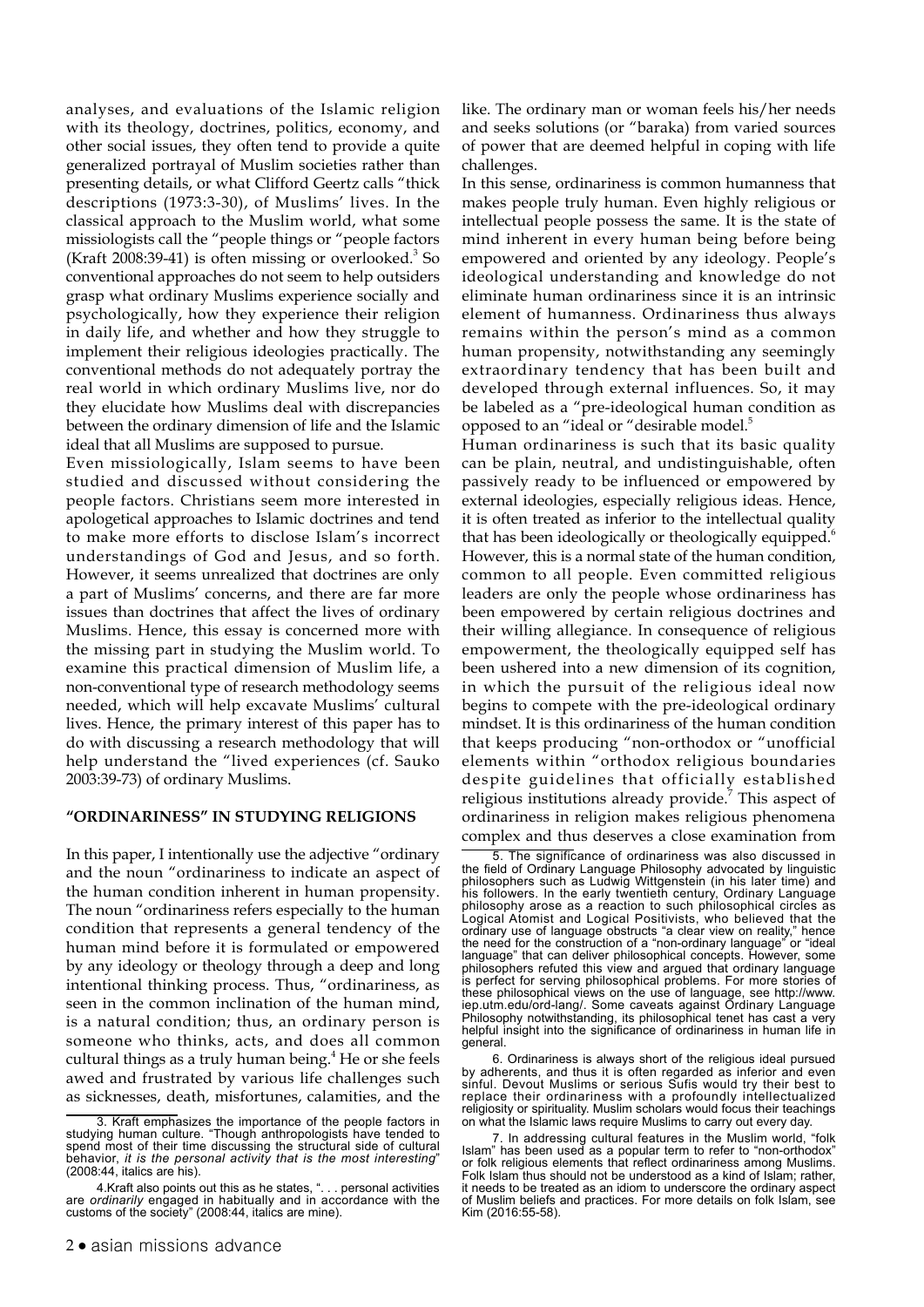diverse research perspectives.

Our next agenda will focus on a research method that can help us know and understand the elements of ordinariness in Muslim life. While conventional Islamic studies are concerned mainly with Islam's religious or ideological contents, the approach I discuss here will discover and explain the elements of ordinariness in Muslim cultures. In other words, it will focus itself on inquiring into how Muslims experience their religion or religious ideologies in everyday life. It investigates how ordinariness operates in an official Islamic system and what religio-cultural features will look like when Islamic orthodoxy meets human ordinariness.

This is an extremely important inquisition in the academic research for Islamic phenomena. Missionaries working cross-culturally in the Muslim context need to conduct anthropological research into how ordinary minds deal with official religious requirements.

This is an extremely important inquisition in the academic research for Islamic phenomena. Missionaries working cross-culturally in the Muslim context need to conduct anthropological research into how ordinary minds deal with official religious requirements. The anthropological research will help missionaries understand the cultural worldview of ordinary Muslims, and the anthropological understanding will serve them in figuring out a culturally and humanly relevant method for evangelism. Such an approach will also apply to the realm of discipleship for new converts, which requires a holistic approach. An ethnographic skill is also required to enhance the comprehension of the religiocultural backgrounds of new converts. It is imperative to comprehend how the person's ordinariness has been operating in their previous religious life and how it will work towards their spiritual growth in Christ. In the following sections, I will apply this principle of ordinariness in the context of Islamic studies (or, more specifically, "Muslim studies).

# **ORDINARINESS AND RESEARCH METHODOLOGY IN ISLAMIC STUDIES**

As mentioned earlier, the aspect of "ordinariness in Muslim life has scarcely been studied in classical studies of Islam. Even if we have recourse to ample literature in Islamic studies, it is still very difficult to obtain much information on Muslim experiences of Islam and their cultural psychology in coping with

various life challenges. Conventional approaches to Islamic phenomena do not seem helpful in grasping Muslims' lived experiences and cultural minds. We do need an alternative approach to carry out this task.

The Synthetic Triangular Approach (STA) in Studying Islamic Phenomenon

In this essay, I suggest that Muslim societies and cultures need to be researched with a research methodology that I call the synthetic triangular approach (STA) if we desire to produce as accurate a phenomenological depiction of Muslim life as possible. This approach aims not only to describe but also to understand the cultural experiences of ordinary Muslims. It is an integrative methodology that consists of three important research components: 1) literary research including content analysis and cognitivephilological study on the topic under investigation, ${}^{8}$  2) an anthropological study with ethnographic fieldwork in the cultural area with which the topic is concerned, and 3) an interdisciplinary analysis of the data drawn from the previous two areas of research, as shown in Figure 1.



Figure 1.The Synthetic Triangular Approach in Studying Muslim Lives

The research process of the STA will look like the following. When the researcher identifies a research issue or topic in a particular Muslim culture or location, it is recommended that he should begin with a literary investigation relating to the research issue in question at that locality. (The more specific from the beginning, the better.) At this beginning stage, the researcher needs to know what Islamic texts speak about the issue to examine. This literary study includes the examination of Islamic canonical texts (both from the Qur'an and Hadīth) and other Islamic traditional or scholarly documents on the topic. In this step, the researcher will be provided with the information of what the Islamic standards require Muslims to think and do concerning the religio-cultural issue under investigation. For the researcher to understand the

<sup>8.</sup> Here I mean by content analysis a data analysis method by which the researcher attempts to comprehend the patterns and latent meanings underlying the content of various materials provided by local religious leaders. Sometimes, religious leaders use their scriptural or traditional terminologies that require some philological studies for outsiders to understand better the historical backgrounds of certain official teachings on the topic.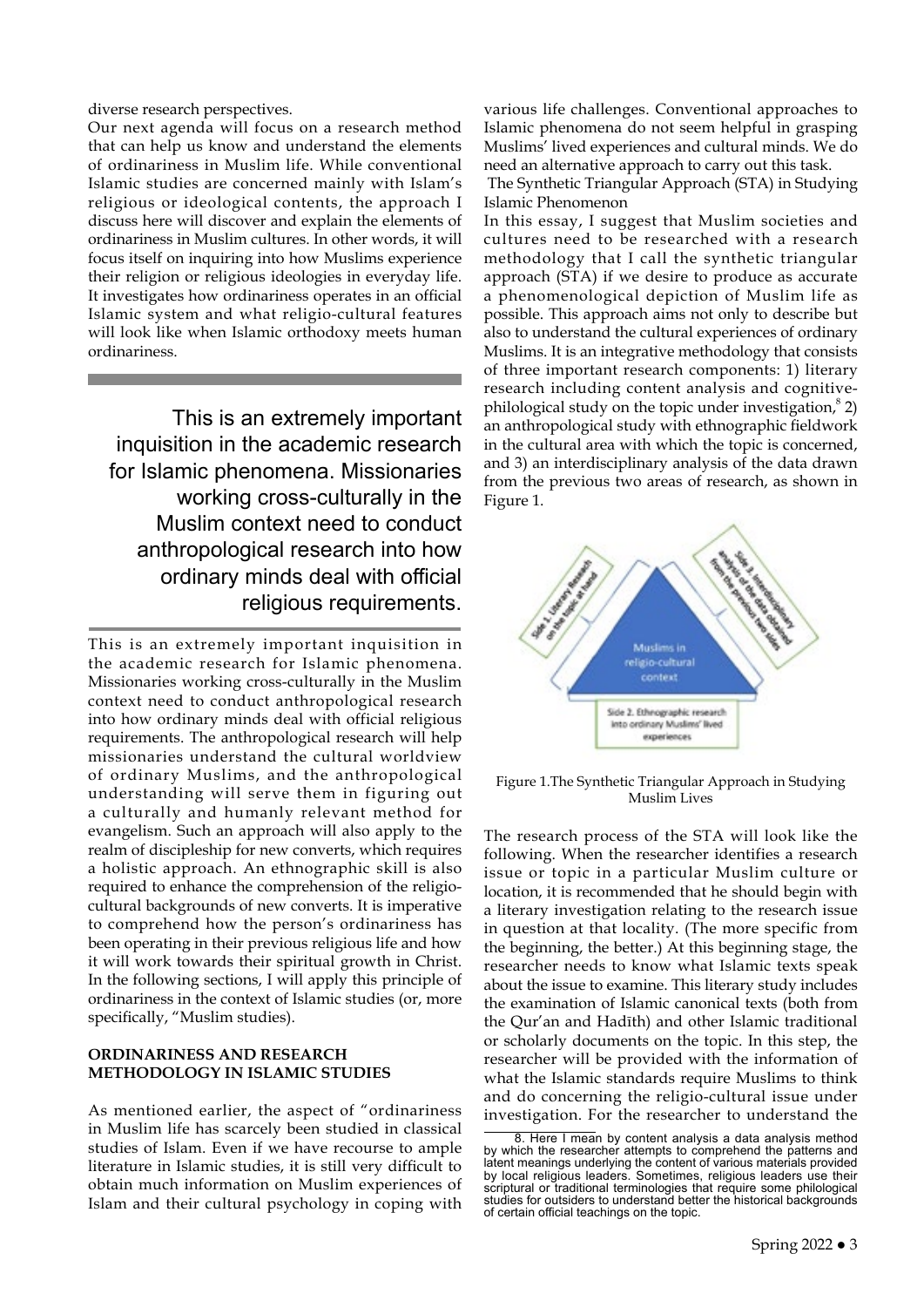official Islamic teachings on the topic for the study, he would also want to talk with Islamic leaders (such as local imams) with questions, and answers he obtains can go through a sort of content analysis to clarify the ideal position of the Islamic teachings (e.g., the four schools of Islamic shariah).

The next step is anthropological research, with ethnographic fieldwork, into the religio-cultural issue in question. This step is to understand how ordinary Muslims think and conduct in a particular cultural situation under investigation. An ordinary Muslim may lead their religious life more seriously or less religiously than others. The researcher will grasp how human ordinariness operates in a particular religious context through the research at this stage. Based on an adequate understanding of official Islamic views of a particular issue under investigation, the researcher can delve into how human ordinariness interacts with Islamic ideologies at its practical level. When properly prepared and equipped with a suitable field research method, the researcher will get a clearer understanding of what is going on in the minds of ordinary Muslims. He may come up with many enlightenments about the realities that ordinary people live and experience as "Muslims and ordinary human beings. Perhaps, the researcher will see a Muslim person different from one he has been conceiving of as a religious person of Islam. He will see an ordinary person whose inside is mixed up and filled with myriads of knows, feels, sees, and so forth, which are both religiously Islamic and merely human. Through this kind of research into people's ordinariness, he will encounter a real person, not a religious avatar created by a solely religiously or theologically filled ideology. The missional researcher then finds a way to approach the ordinary person, who was also created in the image of God just as he was.

Before thinking through a relevant approach to that ordinary person under or of Islam, the researcher will need an analytical process. Hence, thirdly, an interdisciplinary analysis should be in place to understand the dynamics between Islamic ideology and human ordinariness. The data drawn from the first two research steps need to be examined to know how Islam is practiced. In this process, the researcher will employ existing theoretical lenses to look into somewhat stratified layers of the ordinary Muslim mind. The findings from this analysis will provide intelligible and contributing explanations to the religio-cultural feature under study. The results of this analysis will be extremely useful to other disciplinary efforts, such as Christian anthropology, missiology, apologetics, and even discipleship. This step can also reveal significant gaps between the ultimate goals pursued by serious Muslims and the extent to which they can fulfill the religious requirements.

These three components in the STA are equally important to describe the cultural features of the Muslims under investigation as accurately as possible.

A fair and sufficient understanding of Muslim cultures will require such a careful study if the researcher desires to avoid biases and stereotypes as much as possible. Even the researcher's interpretation and explanation can become fairer than otherwise because the data collected and used for analysis are based on emic (insiders') views.

#### **Examples of the STA in Studying Muslim Cultures**

In this section, let me briefly illustrate a couple of cases in which the synthetic triangular approach was used in studying Muslim cultures. One example is my extensive study of the Muslim concept and experience of "jinn in the Swahili context (Kim 2016). In my research into Swahili Muslims' experiences of the spirit world, I have first studied the Quranic accounts of jinn and the Hadīth literature on the same. Then, literary works by Islamic scholars were reviewed as well. The purpose of this first investigation was to grasp the officially recognized Islamic view of jinn among Muslim scholars.

One of the findings from my study using the STA is that both Islamic and pre-Islamic Bantu cosmologies exist side-by-side without any serious conflict in the Swahili mind. Moreover, Swahili Islam as a localism of Islam is a pragmatic religion. The ordinariness has transformed and amalgamated both Islam and Bantu traditions into a particular type of local Islam.

The discoveries from my literary investigation on jinn in Islamic texts provided me with multiple insights into the kind of supernaturalism that both Islamic orthodoxy and pre-Islamic (Bantu) worldview share, particularly in Swahili Islam. In light of the data from studying the literature and from the ethnographic fieldwork, I understood better how Swahili Muslims explain their experiences of jinn. In conducting fieldwork, I also tried to compare Islamic institutional categories with local Swahili uses to detect gaps between Islamic and pre-Islamic assumptions revolving around jinn beliefs and practices in the Swahili context.

One of the findings from my study using the STA is that both Islamic and pre-Islamic Bantu cosmologies exist side-by-side without any serious conflict in the Swahili mind. Moreover, Swahili Islam as a localism of Islam is a pragmatic religion. The ordinariness has transformed and amalgamated both Islam and Bantu traditions into a particular type of local Islam.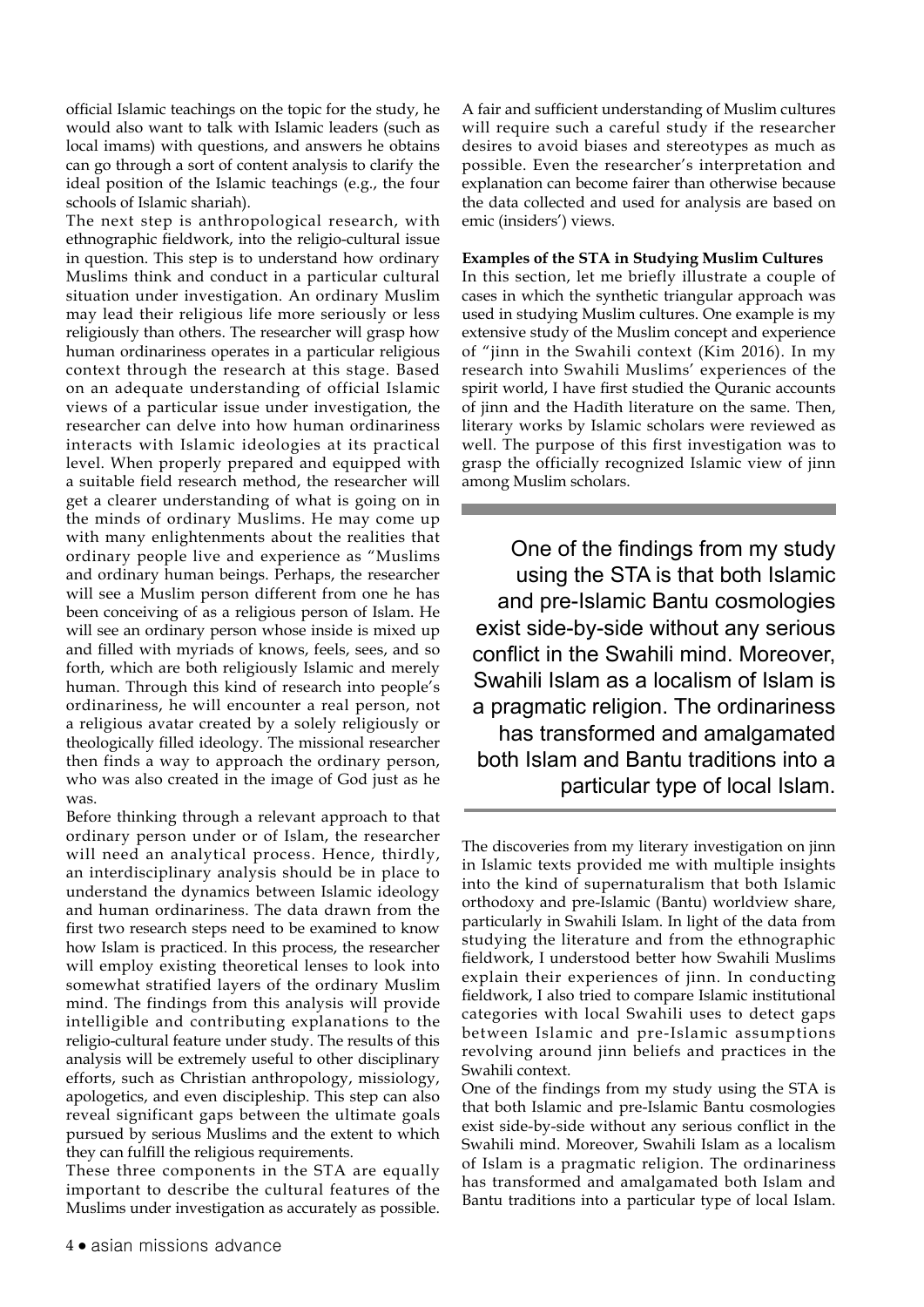Especially when dealing with spiritual needs, the ordinary mind ceaselessly seeks answers that official Islam cannot provide. The ordinariness borrows, adds, modifies, and synthesizes religious concepts that are deemed helpful to solving their predicaments.

Another example is the study of "folk Islamic cosmology, as seen in Figure 2. I have adopted and modified Paul Hiebert's model (1994:194) as I wrote an article with John Travis (Kim and Travis 2008:265-278). Through this chart, I attempted to portray a Muslim cosmology: how ordinary Muslims' eyes perceive the world around them and how their minds understand and interpret it. However, it should be noted that local (cultural) perceptions are presented by using the official Islamic categories. Terms and categories are still presented in the academic (etic) language rather than local ways. Each term and category wait to be filled with local content.<sup>9</sup>

What is important in the chart is that the area and content for the "low Islam (which would include the concept of "folk Islam) is much larger than that for the "high Islam (or "official Islam). Theological categories of high Islam are usually perceived to belong to the other world, not to this world in which ordinary Muslims live. For this reason, the area of high Islam is usually much smaller than that of low Islam.

Cultural contents of all the categories in low Islam are a product that human ordinariness has projected through whatever categories already given by the official Islamic institution. The ordinary mind usually tends to attach traditional meanings creatively to the existing official structure. As a result, Islamic categories do not necessarily carry the same meanings in Muslim minds. Therefore, cultural meanings created and attached by ordinary Muslims can hardly be detected and brought to light through conventional Islamic studies.

Ethnography allows the student of Islamic studies to immerse themselves into a Muslim life situation to collect data that can hardly be obtainable through conventional approaches to Islam. A scrupulously designed ethnographic work can help excavate the cultural meaning and psychology hidden under human ordinariness. In the overall ethnographic work, however, the researcher should keep both the emic data collection and the etic analysis from being too independently carried out outside the official Islamic categories that are the counterpart of folk categories (which reflect ordinariness).<sup>10</sup> Only through this sequential process, as shown in the STA, can the research grasp what characterizes the local Islam under research and see clearly how Muslims in that particular locality experience the world around them. Then, the researcher will propound an argument or theory as to how official Islam has been experienced

and incorporated into that cultural context.<sup>11</sup>



Figure 2. "Framework for the Analyses of Islamic Religious Systems" (Kim and Travis 2008:268)

# **ORDINARINESS AND DISCIPLESHIP FOR MUSLIM CONVERTS**

Witnessing disciple-making ministries in a crosscultural context, sometimes I find it difficult to resist a negative impression that some of them give. It is the absence of cultural sensitivity. Cultural insensitivity is often caused by indifference to local culture, if not entire ignorance of it. Some crosscultural workers often overlook or bypass important local cultural values, especially when overloaded by missionary zeal. Seeking a rapid outcome or pursuing extraordinary results all the time may well result in a serious oversight of the importance of ordinariness in the cross-cultural setting.

According to research by one of my former students, any serious mentoring ministry in a cross-cultural context should aim at mutual growth if the mentor truly expects his/her mentee to grow spiritually. Spiritual maturity can be achieved when both mentor and mentee understand one another in terms of cultural beliefs and values.12 Furthermore, for them to understand each other, both mentor/disciple-maker and mentee/disciple must meet and share at the level of ordinariness, in which people do not need to disguise or pretend.

<sup>9.</sup> Local contents are not presented here due to the space limit.

<sup>10.</sup> This process will need more explanations. The main point is that the researcher should keep vigilant throughout the ethnographic research process to see how Islamic ideas are counteractively or congruently understood, interpreted, and utilized by ordinary local Muslims.

<sup>11.</sup> Some excellent pieces of doctoral research have been done in the Islamic studies program that I am currently directing at Africa International University. Among others are Lawrence Oseje (2017), which Langham Foundation published with the book titled African Traditions Meeting Islam (2018), Judy Wang'ombe (2019), and Pauline Mukuria (2021). The researchers used my STA as a fundamental methodological framework, requiring each triangular side to hire a research method(s) suitable to its research question.

<sup>12.</sup> One of my former students, a Korean missionary involved in a discipleship ministry among university students in Nairobi, did excellent research on mentorship in a cross-cultural context. See Mark Yoon's MTh thesis at Africa International University (2011). Over a decade and a half, he dedicated his life to evangelizing and making disciples at a large university in Nairobi. However, he constantly felt something missing in his ministry. Through a careful study with the STA principle (though his context is not Muslim), he was able to diagnose the missing part and critically analyze the causes of its absence.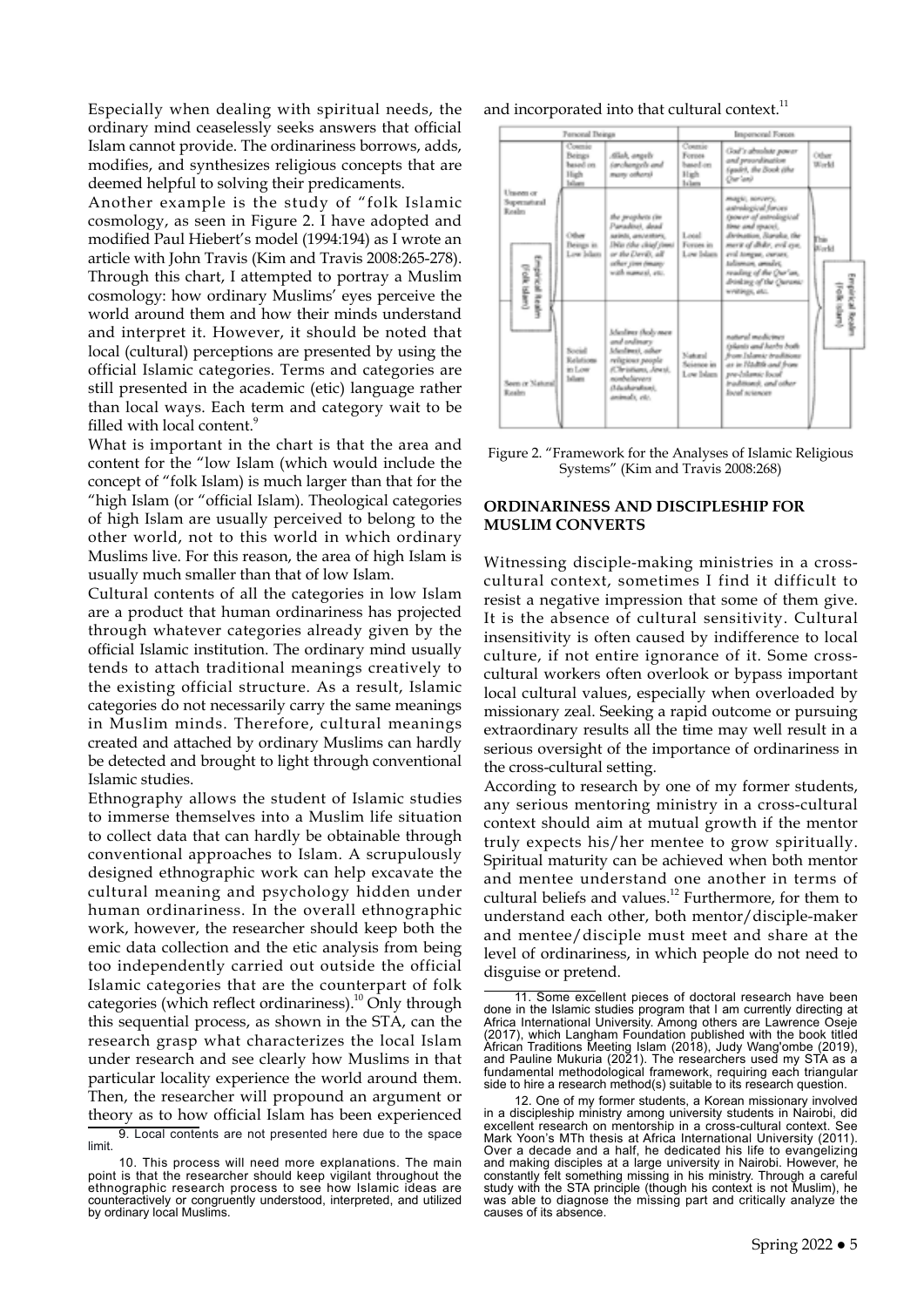At this ordinariness, Jesus Christ met all kinds of people and revealed the Father to them. Although He did not need to grow as we human disciple-makers do, He still came down and stayed at the ordinary level of His disciples and helped them understand the divine truth. To increase the amount of understanding of the long-hidden truth among the disciples who were bound in their cultural upbringings and local worldviews, He always used parables that were comprehensible to anyone in their society when He delivered important messages to people (Mt. 13:34, "In fact, he never spoke to them without using such parables.). If one wishes to imitate Jesus' way of making disciples, the attention to human ordinariness should be an important part of his or her discipleship ministry.

I was so ignorant and naive, then, of the epistemological process of the human mind and the power of cultural knowledge, let alone anything about Muslim life. My former theological training was designed to deal primarily with doctrinal issues, and my missionary training for years was not very helpful in understanding the life experiences of the Muslims I was sent to serve.

To sum, I emphasize that the concept of ordinariness is significant both in evangelism and discipleship ministries among Muslim converts. I hope that the following story may be conducive to a better understanding of this truth.

In the early 1990s, a young Muslim sheikh (I call him H in this paper) came to the Lord through a local church's ministry in which I was involved in a Muslim-dominant town in northern Kenya. It was a shocking event in the town. I was responsible for looking after him after his conversion. In almost every area of his life, including financial issues, he became dependent on my local church and me. Among many

new life challenges that he began to experience after his conversion was a constant attack from his former Muslim spirit world. He was attacked by a jinni sent by his father, a strong Muslim, almost every night. H tried to describe his painful experiences of the malicious jinni, but I had no idea of his spiritual agonies. His odd stories were utterly confusing to me, and I found myself unable to help him spiritually, only to disappoint his expectation that I would be able to rescue him from his spiritual quandary.

Being a brilliant Muslim teacher with an Islamic college education background, H suffered from the jinn's harassment the same way other ordinary Muslims did. Not understanding Muslims' spiritual experiences, I kept telling him to dismiss such superstitious beliefs because he had already become a Christian. At that time, I believed that his odd ideas would disappear rather automatically only if I kept teaching him Christian doctrines.

I was so ignorant and naive, then, of the epistemological process of the human mind and the power of cultural knowledge, let alone anything about Muslim life. My former theological training was designed to deal primarily with doctrinal issues, and my missionary training for years was not very helpful in understanding the life experiences of the Muslims I was sent to serve. The doctrinal dimension in evangelism and discipleship is important since it has much to do with cognitive persuasion. Certainly, the importance of this intellectual aspect in embracing the gospel cannot be emphasized enough. However, the cognitive comprehension of the gospel needs to be taken to the next step, in which people must believe and experience with their heart what they have come to learn and know intellectually. The dimension of experiencing the gospel in the heart has much to do with human ordinariness.

Human ordinariness is full of weakness, vulnerability, and helplessness, but the heartfelt acceptance of and wholehearted commitment to Jesus occurs at this level of ordinariness. Many Muslim converts testify about their experiences of an extraordinary Jesus in various vulnerable situations. They encounter Jesus when they undergo crises in their mundane life. Discipleship ministry needs to be carried out in people's real life. If we wish to help Muslims come to salvation in Jesus and keep growing in the truth after converting to Christ, we need to appreciate that Muslims are a people of ordinariness just like us.

The realization of my ignorance about Muslim experiences led me to pursue a deeper study on Muslim life, more than studying Islam as a religion. After a few years of further training to learn about Muslims' religio-cultural life both in academic class and in the ministry field, I began to help people like H more effectively as a spiritual mentor. Moreover, I also came to see a great need for revision in the discipline of Islamic studies; Muslims' lived experiences should be included in the discipline as a major category of research. It may be called "Muslim studies, a nuanced

Hence, I would like to emphasize that true discipleship should be carried out at the level of ordinariness as the latter is the locus of empowerment. Human ordinariness can be empowered either by the Holy Spirit or the enemy. If Christian discipleship aims at empowering the soul with God's word and helping the disciple to acknowledge the Lordship of Jesus in every area of life, the discipleship ministry must seek to transform the soul at the level of ordinariness. A profound spirituality shines in ordinary realms of the disciple's life rather than in his or her outer achievements.